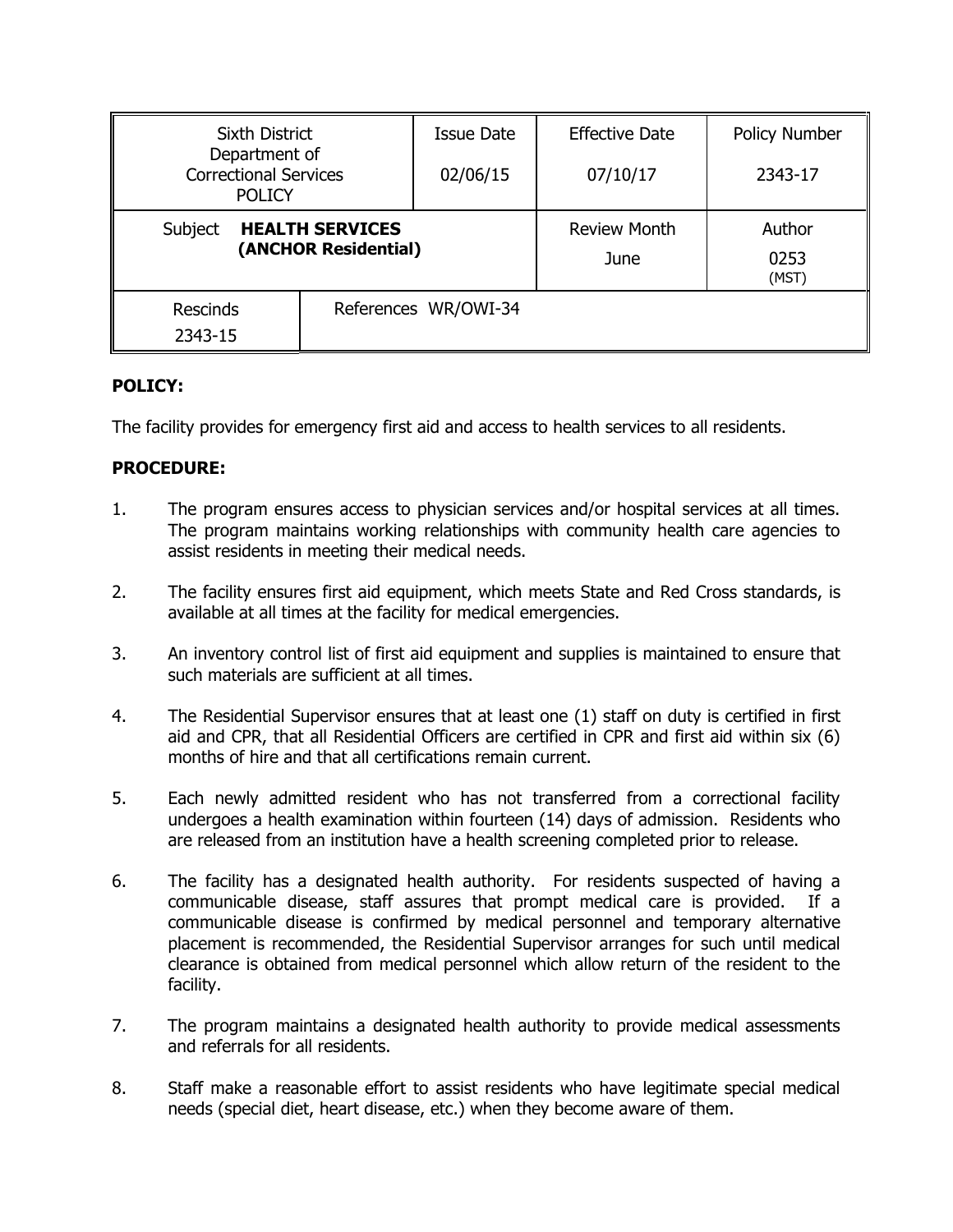### **POLICY NUMBER 2343-17 PAGE 2 OF 3**

## **PROCEDURE:** (continued)

- 9. Residents are financially responsible for all medications, physician appointments and hospitalizations unless prior arrangements are made.
- 10. When residents are injured at the facility, a Resident Accident Report (2343A) is completed by a witnessing or attending Residential Officer as soon as practical.
- 11. For Work Release\OWI residents the following apply:
	- A. Where medical treatment is received at State expense, residents are expected to sign a Release of Information form in order to allow access to pertinent medical records relative to diagnosis, treatment, prognosis, etc.
	- B. When surgery or expensive treatment becomes necessary (non-emergency) the WR/OWI Coordinator/Designee is notified immediately even if the procedure was scheduled by the institution. The resident is furloughed to the University of Iowa Hospitals & Clinics (UIHC), Iowa City, or to Iowa Medical Classification Center (IMCC) following the WR/OWI Coordinator/Designee approval. The Residential Supervisor ensures that approval is obtained from WR/OWI Coordinator/Designee. The resident is transported according to the Offender Transport Policy (105). Safety and Security concerns are reviewed with WR/OWI Coordinator/Designee.
	- C. The resident signs a "Rules Pertaining to Offenders Receiving Medical Aid from UIHC (2343C) prior to their hospital appointments.
	- D. Staff contact the IMCC Security Officer (319)356-1616 for assistance in monitoring the furlough, general information, etc.
	- E. Following an emergency placement, staff notifies the Offender Services Office, as soon as practical.
- 12. When the resident is scheduled for in-patient (overnight) treatment to a hospital, staff confirms the appointment with hospital officials and ensures the Furlough (2349) is completed. The furlough is limited to necessary treatment and travel time, not to exceed fourteen (14) days. If treatment is not completed within fourteen (14) days, a new furlough is approved.
- 13. Staff ensures that sufficient accountability is provided while the resident is on medical furlough.
- 14. For work release residents referred to UIHC and unable to pay for treatment, the following procedures apply:
	- A. Prior to referral, the local physician completes and signs the top portion of the Medical Referral Request (2343B);